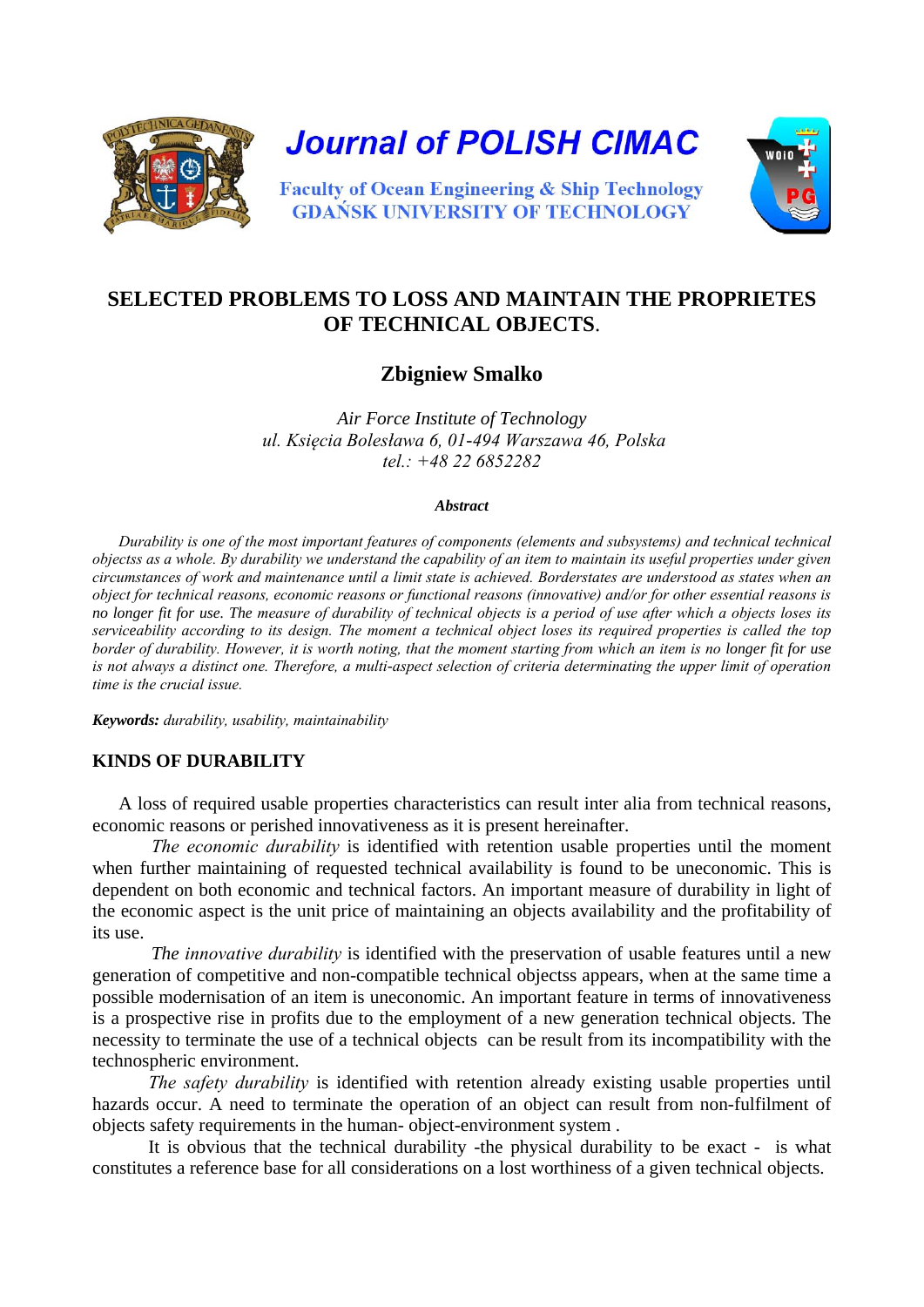*The technical durability* is identified with retaining a required value of usable features until the possibility to maintain usable features to ensure a required level of the operational avaiability by means of repairs and technical services is irretrievably lost.

The technical durability expires due to the depletion of technical expendability since there is no technical possiblility of upgradeability of an object .

*The measure of life (durability)* of a technical objects is the service life after the termination of which a technical objects loses its capability of use according to its designed application.

For human- object -environment systems one uses the term of liveliness, which applies to a multiple renovation (including a biological renovation) and sustaining of functions (including life functions) over a defined period of use under determined conditions. For the above systems also the notion of survival under sudden overloads (e.g. during an attack, sudden weather changes, hurricanes, tsunami, volcanic erosions) etc. is used. Due to this, an object loses irrevocably its capability of further functioning.

#### **LOSS OF USABLE PROPERTIES**

The technical durability is considered usually at the macroscopic level and the physical durability at the microscopic level.

In case of the macroscopic level (considering constrains between objects elements and subassemblies which create the structure of a technical objects in the energetic meaning). On a microscopic level one considers interatomic constrains, which occur in material structures. The material of design elements is considered a system with a structure of constrains, superimposed onto microscopic material particles.

Considering the durability of a design material one takes into account the laws of *the physics of failure*. Therefore the *physical durability* is expressed as a limit period resulting from the loss of the hardiness of its components against the effect of enforcing factors, in particular of working factors.

The art of engineering consists, inter alia, in finding the relations between defects in the substance of a design material and the failure of the technical objects as a whole.

Three destructive phenomena play the basic role: fatigue, metal corrosion and wear due to friction. The first process results in fractures and breaks of shaped pieces. The result of the two other phenomena, is a loss of the surface material layer, called wear. The results of these phenomena decide, inter alia, whether the usefulness of an objects can be technically restored.

Exceeding the permissible values of usable features (states of characteristics) related to a correct functioning of an object, causes a variety of unwanted phenomena and events.

Such damages may leave an object in an unwanted technical state, in which this item does not fulfill its required usable functions; loses the capability of repairing it and/or it does not satisfy safety requirements..

According to a thorough analysis the durability is define with two notions - *strength and resistance (hardiness)*

**The strength** is a property dfine the capability of a design material subjected to allowable loads to maintain required usable properties. It is understood as a capability of maintaining maintainability - of the internal cohesiveness of a material until permissible working loads are exceeded.

One distinguishes an immediate strength and fatigue strength, i.e. a capability of a repeated taking on of usable loads. In the latter case, a destructive process, called a fatigue occurs and results in brittle ruptures, slip ruptures and split ruptures as well as in plastic and elastic deformations.

The probability of occurrence of this kind of damage is a basis to determine the upper limit of the use-time of design elements.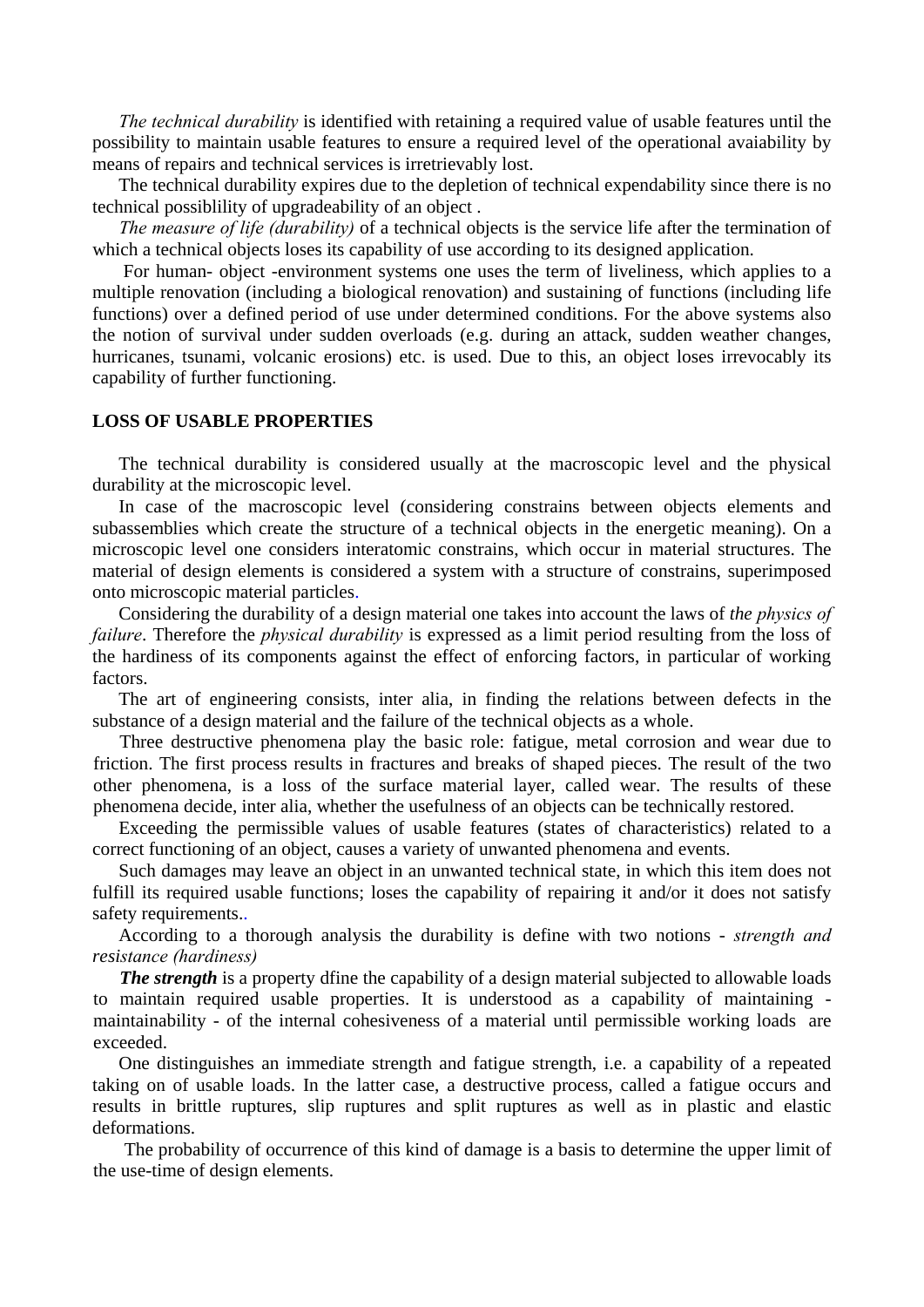The strength is a property, therefore a physical value, expressed in units of measure, which consequently can have particular numerical values.

*The resistance* is a feature which define the capability of a structural material and associations of technical objects elements to maintain the required element characteristics and associations when subject to impact of external and internal forcing factors..

The requisite cohesiveness of a system is maintained thanks to the internal energy of cohesion binding material parts of a system.

There are three basic factors, which contribute to maintaining the system's resistance; these are: proper strength of an item, properly selected load acting on an item and a controlled speed of deterioration of objects characteristics.

The resistance can be regarded as a non-measurable feature (a behaviour manifestation). E.g. technical objects can have a resistance or not. This resistance can be described only approximately as very low, low, high or very high etc

### **PRESERVATION OF OBJECTS USABILITY**

Considering technical technical objects as consisting of assemblies, association of kinetic and static elements, one considers them as macro systems of a structure of constrains superimposed on cooperating design elements.

As a result of destructive processes within systems of associated design elements *natural and imparted usable constrains disappear* as well as *parasite constrains develop*. This is the reason why components lose their worthiness and consequently rendering useless of the objects as a whole. One distinguishes two extreme states of technical objects.

The first extreme state being the one in which an item loses its capability of processing and transferring energy (due to evolved additional parasitic constrains and/or disappearance of useful constrains).

The second extreme technical state is a state when an item loses its capability of performing working moves and obtainment of a required speed of relocation – movement (due to a change of purposeful constrains to restricted constrains and due to an elastic deformation of constrains and kinematical pairs under the impact of forces and temperature).

According to a thorough analysis the durability is described with a set of two notions *maintainability and supportability.*

*The maintainability* – a feature of a machine and technical equipment, define its capability of performing maintenance as well as service and repair steps within a given time.

These steps are: repairs to restore a requisite condition (state), a technical service to maintain a required condition and a technical inspection to determine the technical condition of a technical object.

*The tractability of maintenance* consists in features, which enable easy services and repair of a technical objects as well as keeping a technical objects in a required condition by way of an appropriate strategy of maintenance.

*The strategy of maintaining* of a demanded technical operational stand-by is a rational time schedule of inspections of the technical objects condition and preventing steps or upgrading steps. This strategy consists in a determination of such work periods of technical objects, which satisfy to the best advantage technical, organisational and cost limitations.

The measure of the maintainability can be e.g. such a 'physical value' like performed technical steps or a property (a behaviour manifestation), e.g. a technical objects shows the capability of maintenance or repair or it does not .It can be also definite - not clearly - as a very low, low, high or very high etc. capability.

*The supportability –* a feature expressing a *serviceability* and usefulness of technical equipment and means to maintain a machine in a required technical state.